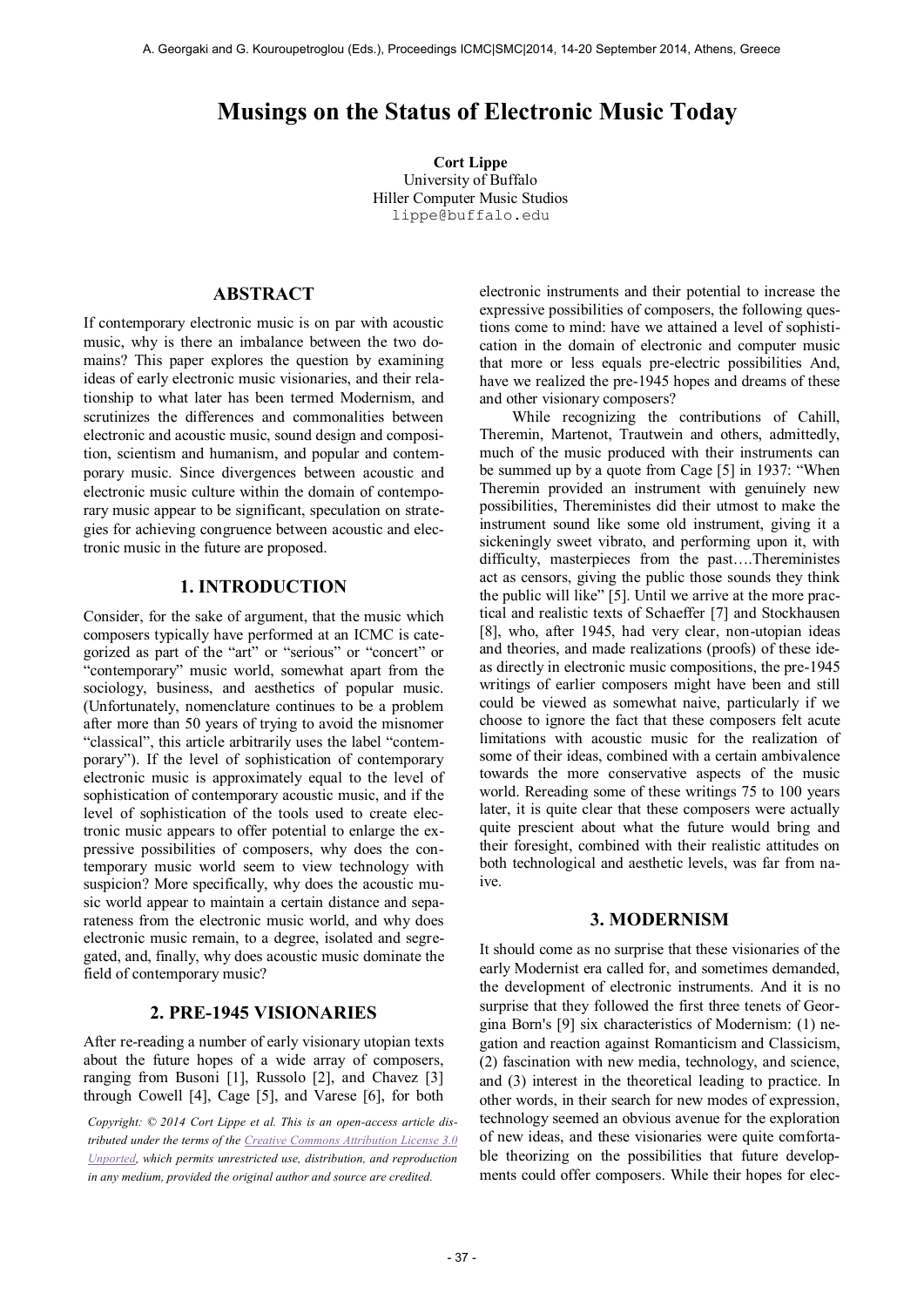tronic music might be seen as having less to do with the latter three of Born's characteristics of Modernism: (4) involvement in politics and/or political rhetoric, (5) dichotomy between rationalism and irrationalism, and (6) ambivalence towards popular culture, we can nonetheless trace the influence of these tenets in their writings. While most of them did not overtly leverage political rhetoric in their pleas for increased research and development in technology, a certain politicizing of the state of contemporary music was implicit in their texts, and their arguments were certainly biased towards a rational explication of the necessity for technological developments (even when overly idealizing new possibilities). Finally, we can assume that they had a certain ambivalence towards popular culture typical of Modernist thinking, although their strongest displays of ambivalence appear to have been directed towards the more commercial aspects of classical music culture (as can be clearly sensed in the quote above from Cage regarding Thereministes).

# **4. ELECTRONIC AND ACOUSTIC MUSIC**

Returning to my first question: have we attained a level of sophistication with electronic music that more or less equals pre-electric possibilities? (By electronic music, I mean music with an electronic component). Many practitioners of electronic music would answer this question positively, but it is unclear what the response would be from composers of purely instrumental music. It is quite possible that having little or no interest in or experience with electronic music, some might answer this question negatively. But, let us assume for a moment that the level of sophistication of electronic music approaches or equals acoustic music, aesthetically speaking, and that the tools of the discipline offer the potential to expand the expressive possibilities of composers. (Why should we assume this? For no other reason than because I, like many others, consider *Kontakte* to be one of the masterpieces of music since 1945.) So, why does the larger musical world seem to view technology and electronic music with suspicion? Why does the acoustic music world appear to maintain its distance and separateness from the nonacoustic world, and why does the electronic music world remain, to a certain degree, isolated and segregated? If anyone questions these statements, and without subtracting IRCAM and a couple of other well-supported institutions from the equation, solely the budgets for opera houses, symphonic orchestras, music festivals, ensembles, and composers predominately involved with acoustic music far outweigh financial support for electronic music activities. Of course, this comparison between the acoustic music world and the electronic music world is unfair since we have 300-600 years of acoustic repertory and lutherie to compete with, and a musical repertory for orchestras, opera houses, festivals, and ensembles that in large part is not even music of the 20th century, much less music since 1945. But, focusing just on music since 1945, one could argue, from a very narrow positivist point of view, that electronic music, which has been in

existence for less than 100 years, is healthy and thriving. In one sense, this is true; an example of this burgeoning field would be the 900 compositions submitted for this combined conference. But in an objective comparison with the acoustic music world, the isolation and segregation of electronic music is undeniable, as are the many artificial boundaries that exist between the electronic and acoustic music spheres of influence and practice. For instance, journals that are generally concerned with contemporary music, or are open to covering contemporary music, pay very little attention to electronic music, proportionally. Music critics write very little about electronic music concerts. Contemporary music ensembles perform much more acoustic music, and festivals of contemporary music clearly favor acoustic music. Finally, a significant number of composers write acoustic music exclusively. The reasons for these phenomena are multiple: preference plays a role in determining the medium in which a composer works, but there are clearly more opportunities in the acoustic domain, and education is a determining factor clearly biasing composers toward acoustic music.

# **5. SOUND DESIGN AND COMPOSITION**

Why does this separation between acoustic and electronic music exist? Obviously, Busoni, Chavez, Cowell, Cage, and Varese were all acoustic music composers. Many pioneers in the electronic music field came out of an acoustic music background, but oddly enough, quickly faded back into it after forays in the 1950s and early 1960s: Boulez, Berio, Ligeti, Maderna, Pousseur, and Kagel all experimented with and composed electronic etudes or pieces. Why did these composers stop making electronic music, while Stockhausen, Davidovsky, Xenakis, and others continued? (Admittedly, Boulez began anew 30 years later with *Repons*, for a variety reasons.) And why, ten years ago, did a major American composer of acoustic music write an acoustic opera that included a three minute electronic introduction which was created by a second composer who regularly writes electronic music, but was listed as a "sound designer" in the concert program? Is electronic music commensurate with sound effects and not real music in some circles of influence, and are creators of electronic music preferably categorized as sound designers rather than as composers for some reason? (Without question, sound design is an integral, and highly significant component of composition: in electronic music much of the lutherie of electronic instruments and sounds is virtual, but a similar concept of sound design exists in acoustic music when composers create new sounds based on unusual orchestrations, invent extended instrumental techniques, and develop new instruments.)

### **6. SCIENTISM AND HUMANISM**

Without naming names, foreshortening history, or oversimplifying this theme, the question remains: why is electronic music relegated a secondary significance in the larger contemporary musical landscape? Once we step beyond the issue of "taste" (which can mean anything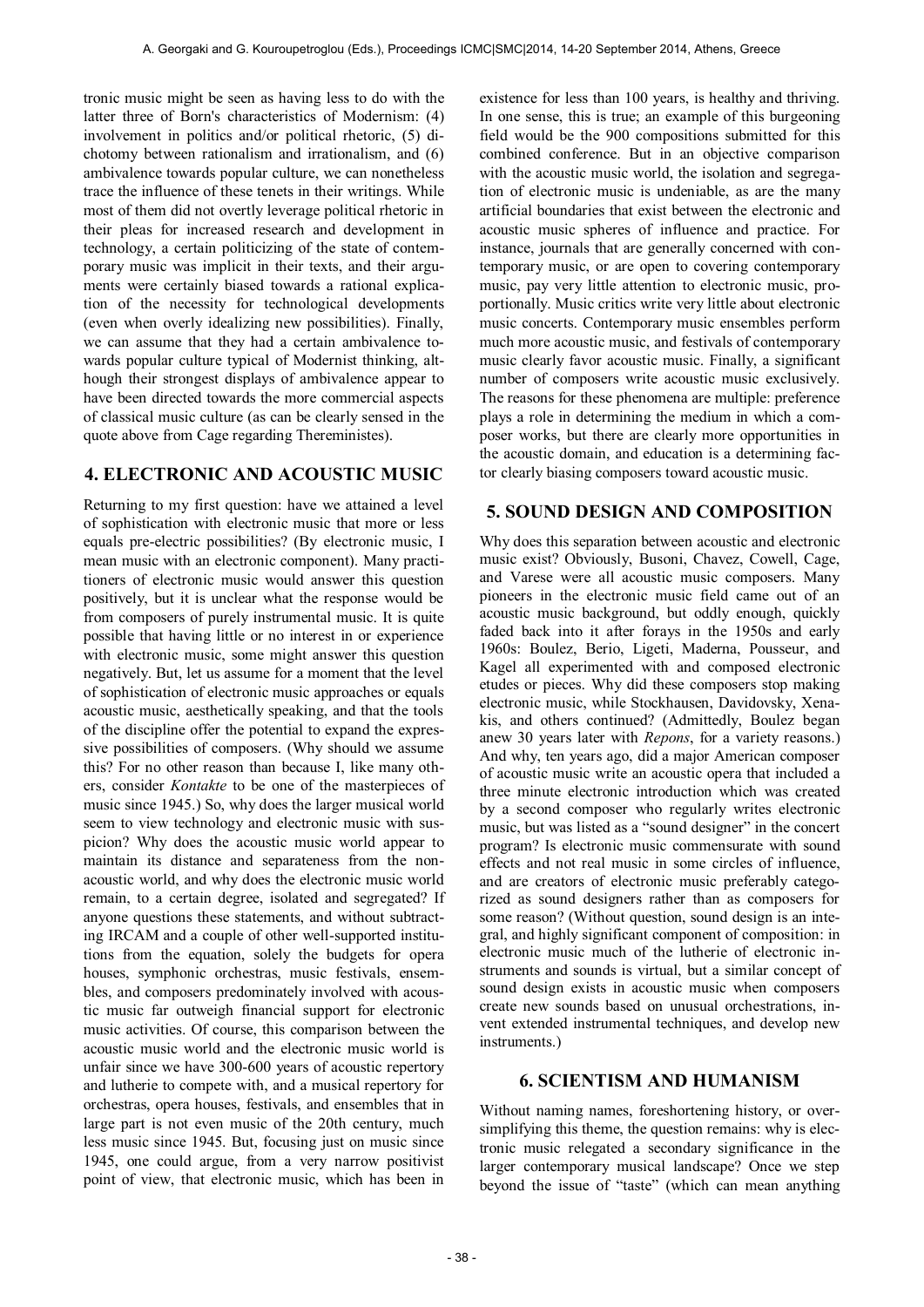from judgment, to discrimination, to flavor, or preference) the possible answers to this question start to become objectionable very quickly. Does electronic music somehow threaten the purity of acoustic music? Is the technological and scientific knowledge necessary to make electronic music considered a lower form of knowledge, a knowledge used for practical purposes, for developing machinery and equipment in the applied sciences, and therefore, on an intellectual level less profound and significant than the rarified artistic, aesthetic, and philosophical discourse of humanistic knowledge? Is this merely an example of humanistic culture feeling threatened by technology? Is it a reflection of a vulnerable position of power, in which it would be unthinkable for someone with technological knowledge and skills to also have equivalent humanistic knowledge and skills, or, simply put, that someone skilled in the applied sciences could also be artistically skilled?

# **7. POPULAR AND CONTEMPORARY**

The comparison between the relationship of theatre to film and between acoustic and electronic music is relatively obvious. This analogy works slightly better if we enlarge its scope to include popular music: practically all popular music today makes heavy use of technology, including sound reinforcement, amplification, pitch correction, automated digital mixing boards, computer controlled sequencers, samplers, synthesizers, lights, etc., both in the recording studio and in concert. Popular music listeners appear to accept technology as easily as anyone who watches a film or television program does. While popular music has become almost entirely technologybased, contemporary music has embraced modern production tools primarily for documentation purposes (recording). Indeed, in popular music circles the attitude towards technology and electronic sounds seems to be almost the reverse of the general attitude held in contemporary music. What does it mean when an electronic dance music (EDM) DJ can show up for a concert in Las Vegas with only a memory stick of music, and perform solo for a few hours, receiving \$100,000 dollars per hour in wages, quite possibly without playing a single sampled acoustic sound, and without any traditional-looking musical instruments or performers in sight? Casino owners in Las Vegas now make more money from EDM than from gambling [11]. What would Vito Corleone think about this? And what does this say about the cool relationship acoustic music has with technology?

# **8. TABOO**

Is this a somewhat taboo subject? Of course, I am not suggesting that the hegemony of acoustic music in the contemporary music scene is some kind of plot, nor do I want to imply any kind of victimization, but it seems important to admit that this hegemony exists, and that exploring possible reasons for this imbalance might help to redress some of the disparity between electronic and acoustic music. But a number of reasons come to mind for avoiding this subject: generally, most electronic music composers do not feel like victims, most do not want to alienate themselves, and some do not want to admit to themselves and others that the balance of influence and power is tilted, and therefore do not want to acknowledge that the playing field is not entirely level. Most of us are at least fairly content (and many of us feel very fortunate) just to be able to create our music, and do not feel that complaining about this issue would have a positive outcome. Since the majority of electronic music composers appear to be at least relatively liberal white males, probably most cannot easily identify with the concept of being part of a segregated, unequally treated minority. And frankly, anyone can see that based on the huge number of injustices that are perpetuated in the world, this issue is so far removed from life, death, and survival that it seems somewhat trivial to even point out such an inequality.

## **9. THE FUTURE**

The relationship between acoustic and electronic music has oscillated over the past 75-100 years. Looking back, experimental and avant-garde composers during the 1950s and 1960s appear to have experienced a period of openness towards electronic music, in which there was a general sense that concepts based on the study of phonetics, acoustics, psychoacoustics, computer science, and engineering informed and influenced composition. There is a sense that these composers thought that the interplay between acoustic and electronic practice was mutually beneficial. The concept of the two disciplines existing as separate disciplines was not part of Modernist thinking, and there was a certain confluence of ideas as the two domains informed each other.

What kinds of things can be done to move contemporary electronic music to a more central, less peripheral position vis-à-vis acoustic music today? Clearly, the dedication, seriousness, intellectual conviction and responsible actions of pioneers who were instrumental in the development of the field of electronic music, such as Schaeffer, Stockhausen, Max Matthews, Xenakis, Chowning, Risset, Davidovsky, and others is unquestionable. Their open attitude towards information and their efforts to educate are highly significant aspects of their contributions to the field, and should not be underestimated in comparison with their discoveries, developments, and creative efforts. As electronic music tools have become valuable commodities, it is undeniable that market interests have contributed to the advancement of the field, but at the same time we have lost an earlier open attitude towards information. Within a business model, creating a black box is certainly an efficient way to package tools for electronic music production: things are cleaner and easier for the end user, and the product is clearly defined, delineated, and protected. But every plug-in, every stand-alone, and every well-packaged application concealing the inner workings of an algorithm, a concept, or a technique detracts from the body of knowledge early pioneers worked so hard to build. Locked up software, patents, and copyright arguably al